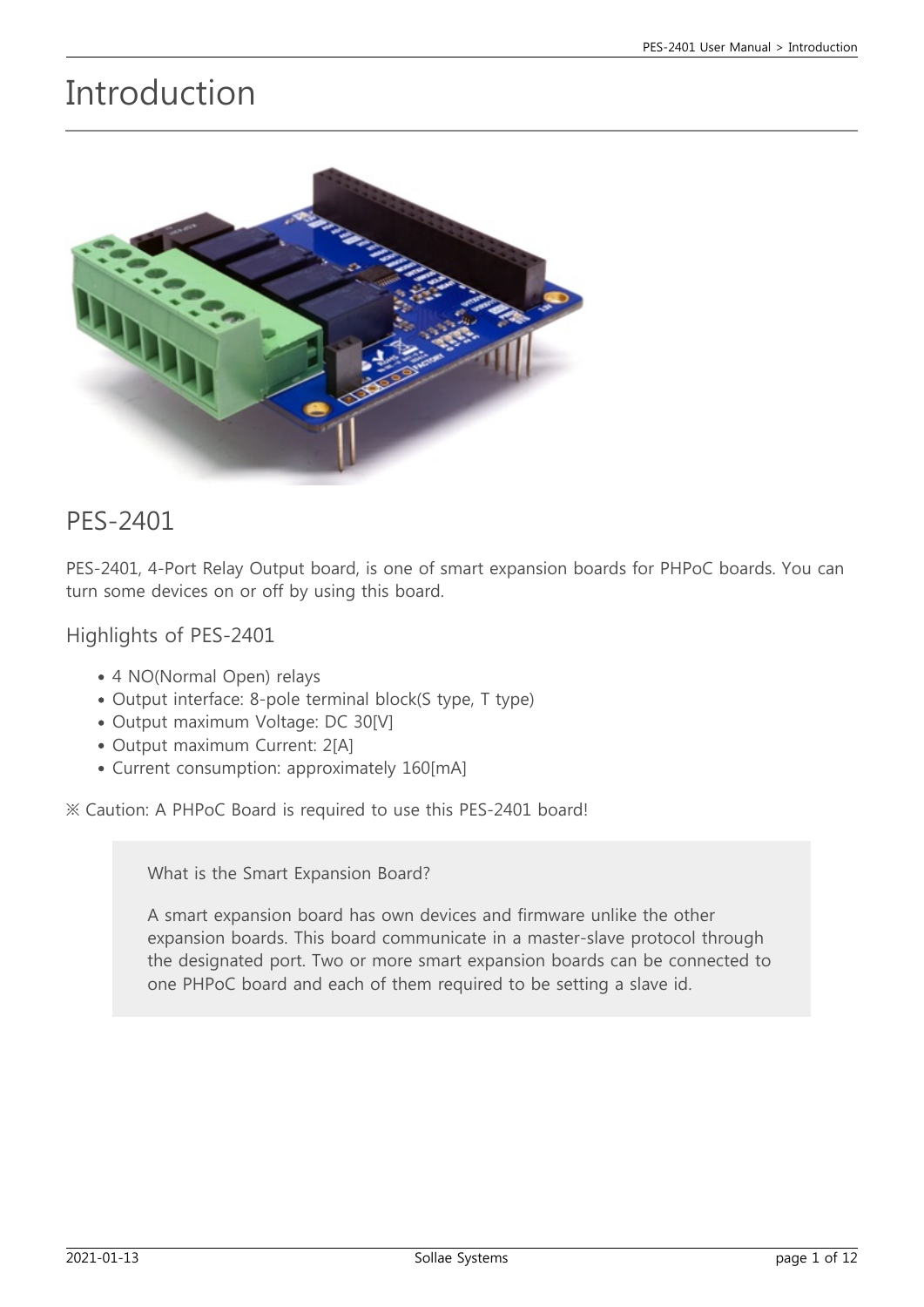# Dimension

Body

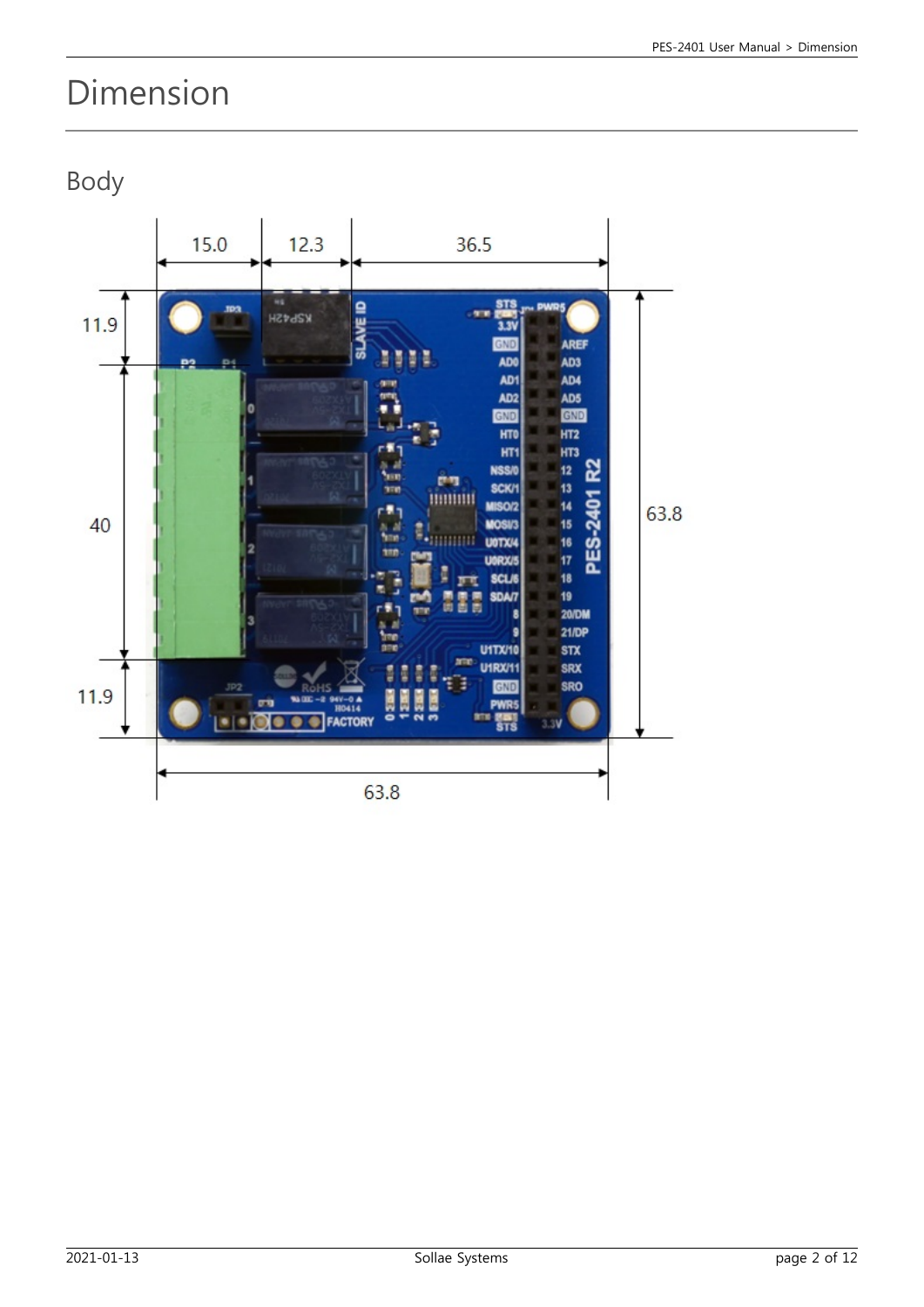### with Terminal Block (T type)



with Terminal Block (S type)



※ Dimensions(unit : mm) may vary according to a method of measurement.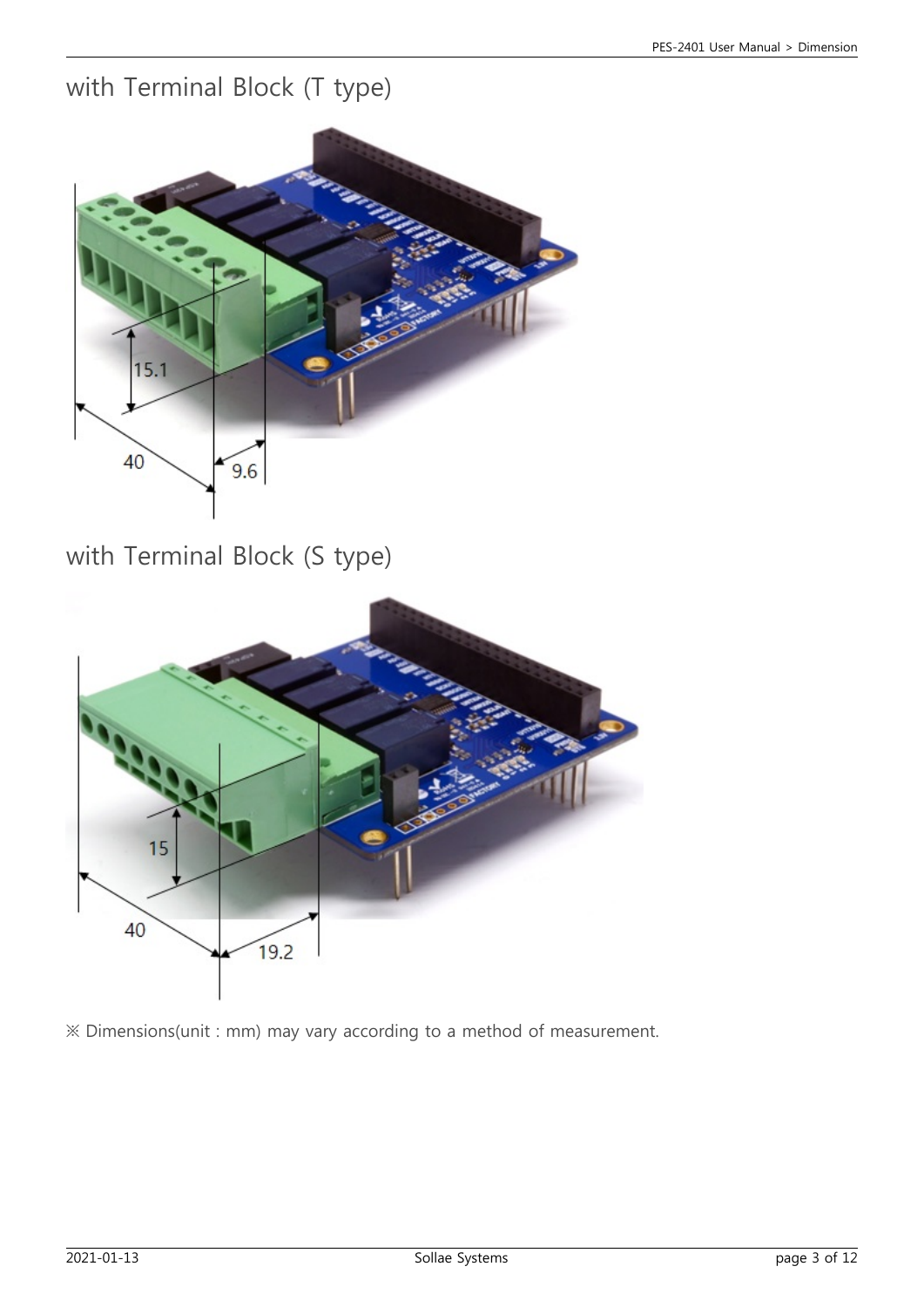# Schematic

This is the schematic of PES-2401.

[PES-2401-R2-PO.pdf](http://www.phpoc.com/support/manual/pes-2401_user_manual/img/PES-2401-R2-PO.pdf)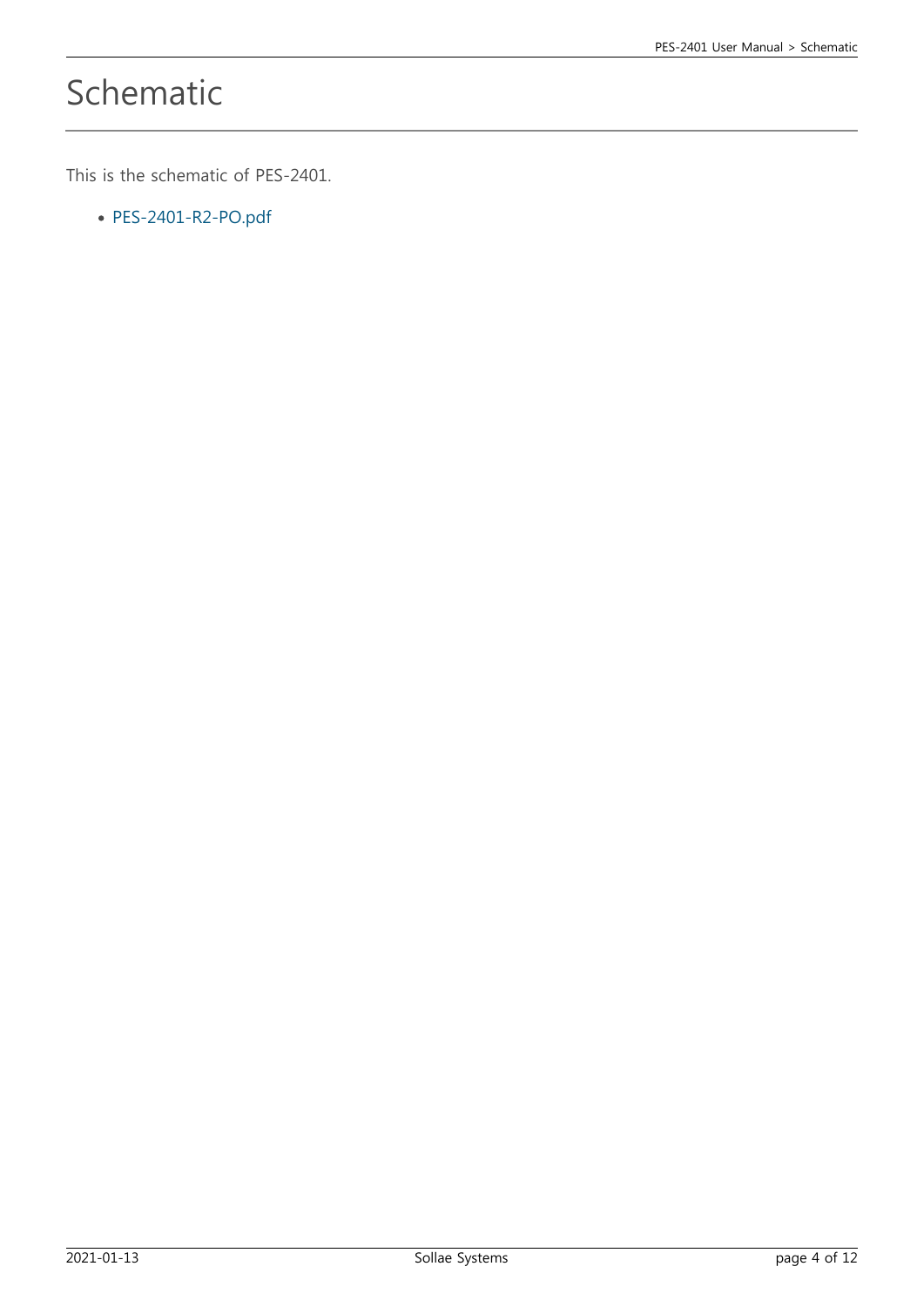## Layout



## 1. Output Ports

Output ports are interfaced with a 5mm spaced terminal block which has 8 terminals. Every output port is connected to a relay which is NO (Normal Open) type.

※ Normal Open: This means the default state of output port is OFF.

Output ports' range of use is as follows:

| $\sqrt{2}$ | urrent<br>Max.<br>100<br><b>ISSIDIE</b> |
|------------|-----------------------------------------|
| 30V        | $\overline{\phantom{0}}$<br>27          |

※ Caution: It may result in product malfunction to use beyond the maximum permissible current. Be sure to use it considering the peak current of a connected device.

※ Note: The maximum number of PES-2401 which can be connected to one PHPoC board is 4.

### 2. SLAVE ID Switch

A slave ID is used when PHPoC board identifies each smart expansion board. So, each smart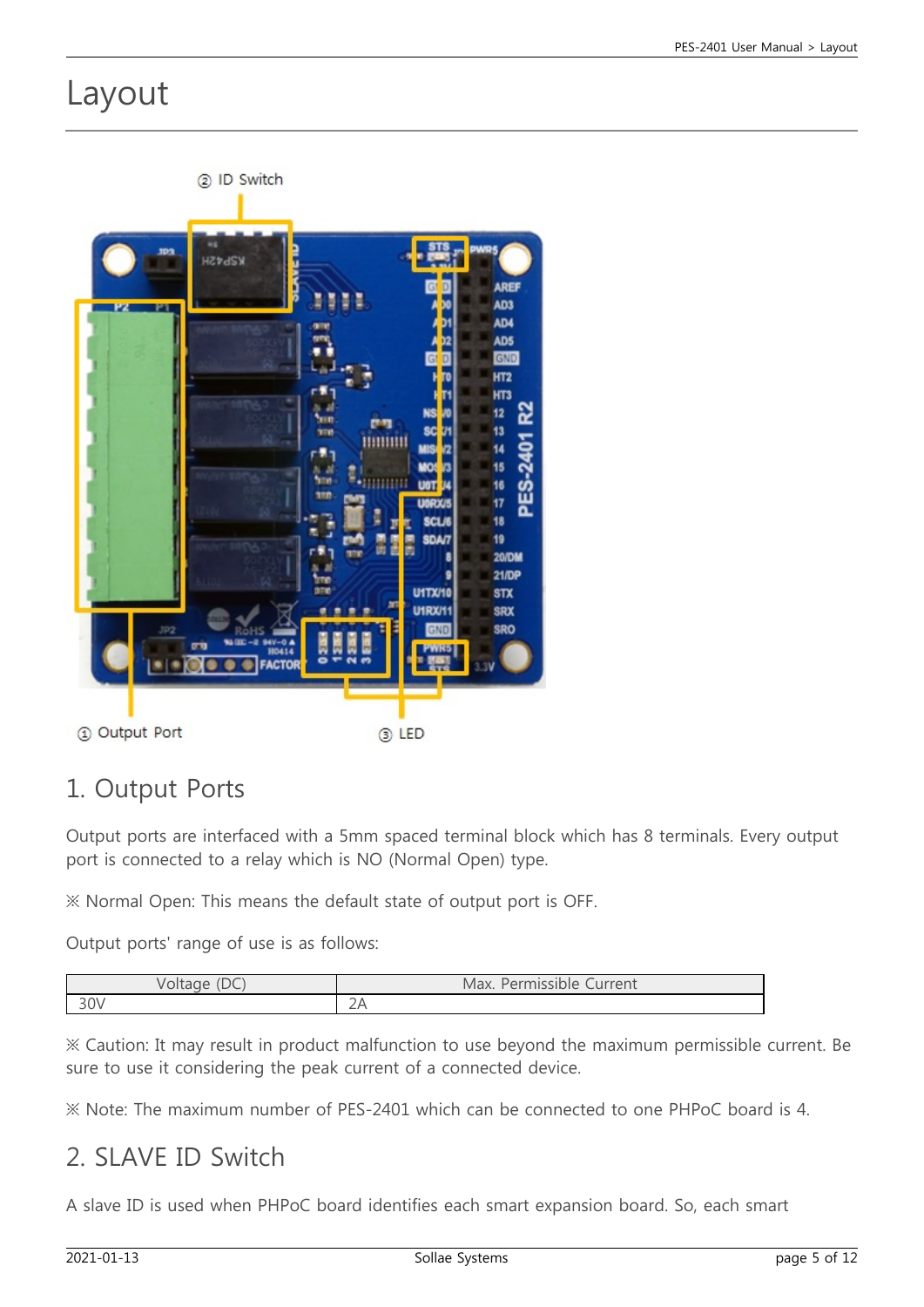expansion board, which is connected to a PHPoC board, should have an unique slave ID. The slave ID can be set one of the numbers from 1 to 14 by 4 DIP switches as follows:



## 3. LED

#### STS LED

PES-2401 has two STS LEDs. The one on the top of JP1 is connected to 3.3V and the other one on the bottom is connected to 5V. The operation of the two LEDs is the same as the following.

| state                          | LED operation                  |
|--------------------------------|--------------------------------|
| normal                         | repeat on and off every second |
| invalid slave ID               | blinks very quickly            |
| fail to communicate with PHPoC | off                            |

#### Digital Output Port LED

PES-2401 has 4 LEDs of digital output ports

| <b>FD</b> | Description                   |
|-----------|-------------------------------|
|           | turned ON with output 0 is ON |
|           | turned ON with output 1 is ON |
|           | turned ON with output 2 is ON |
|           | turned ON with output 3 is ON |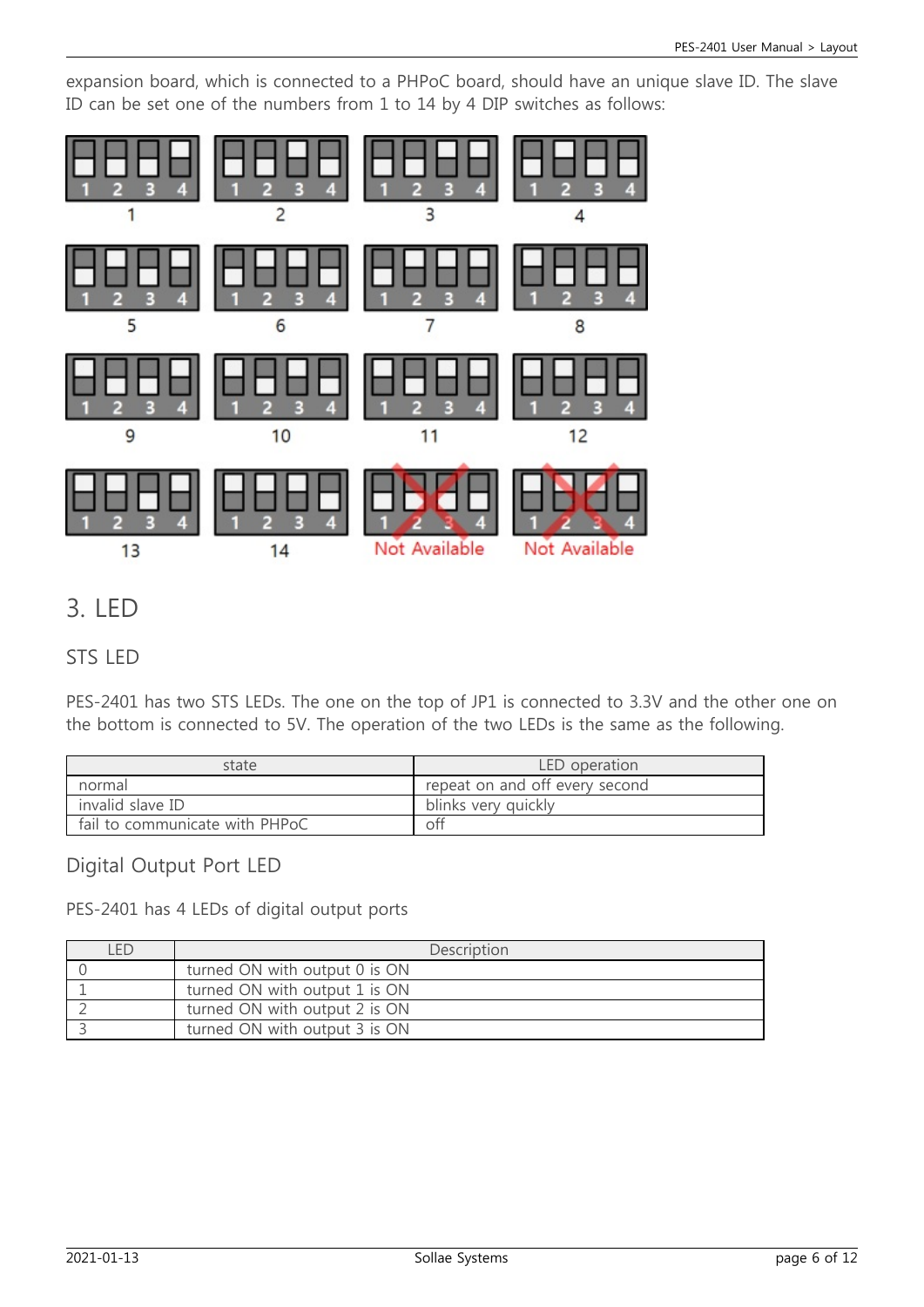## How to Use

PES-2401 can be used by steps as follows.

### 1. Connect to a PHPoC board

It is not possible to use PES-2401 alone. Please be sure that connection to a PHPoC board is required.

### 2. Install Software (IDE)

PHPoC Debugger is a software which is used for configuring PHPoC products and developing PHPoC script. It is requried to install this software on your PC because PES-2401 must be controlled by PHPoC.

- [PHPoC Debugger Download Page](http://www.phpoc.com/download.php#download_tools)
- [PHPoC Debugger Manual Page](http://www.phpoc.com/support/manual/phpoc_debugger_manual)

#### 3. Use SPC Library and Sample Codes

The SPC library is for smart expansion boards such as PES-2401. This library makes it easy for you to use smart expansion boards. Refer to the manual page of SPC library for more information.

• [SPC Library Manual Page](http://www.phpoc.com/support/manual/psp_library_reference/contents.php?id=l_sd_spc)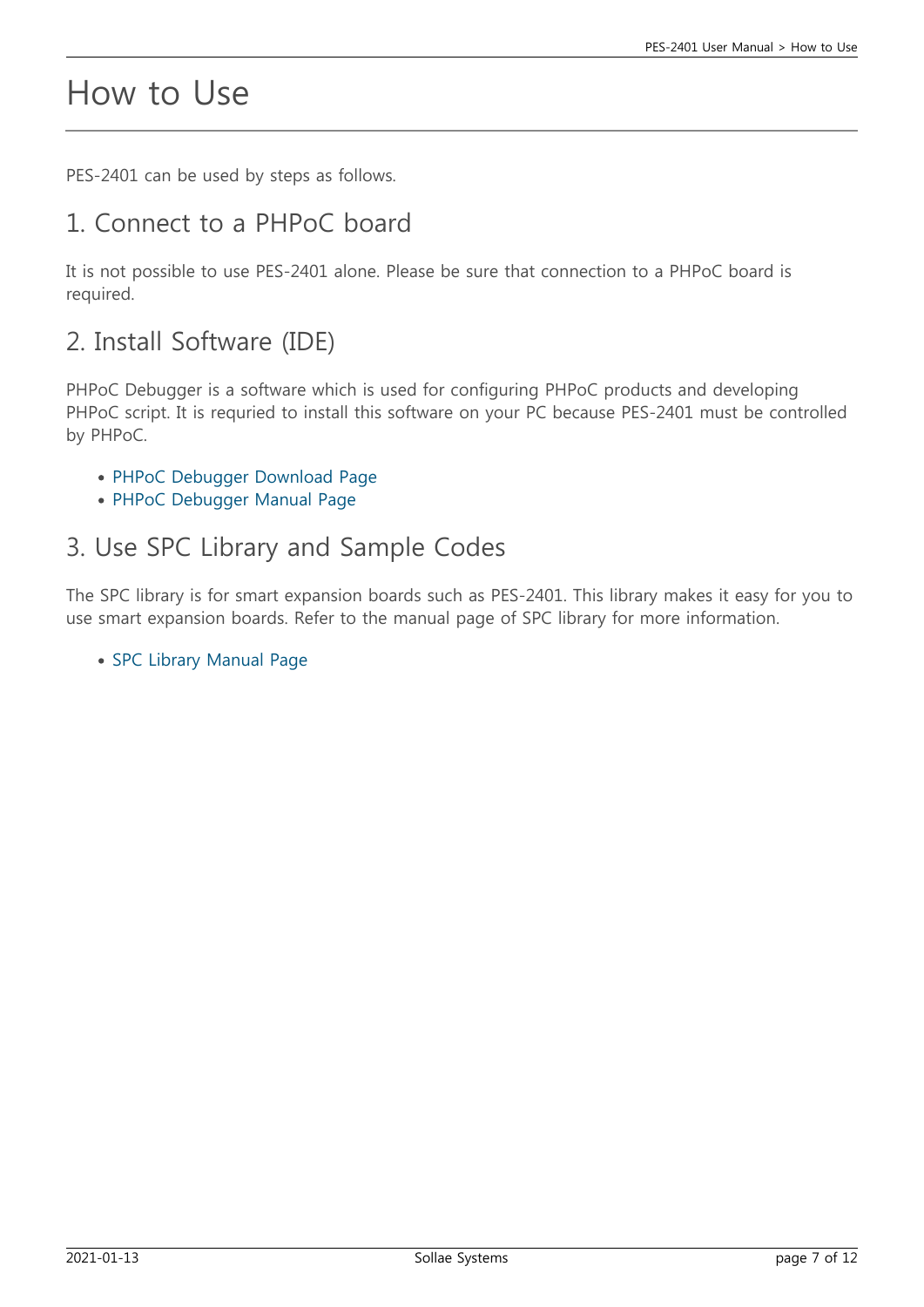# Commands

You can use spc\_request\_dev or spc\_request\_sys function of the SPC library when setting or using a smart expansion board.

> spc\_request\_dev(\$sid, \$cmd) spc\_request\_sys(\$sid, \$cmd)

- \$sid: a slave ID
- \$cmd: a command string

### Common Commands of Smart Expansion Boards

The commands commonly supported by all smart expansion boards use the spc\_request\_sys function.

The following is a list of smart expansion board common commands.

| ommand | )ption | Description        |
|--------|--------|--------------------|
| aet    | did    | get a device ID    |
| aet    | uid    | a unique ID<br>aet |

### PES-2401 Commands

The commands that apply to each smart expansion board use the spc\_request\_dev function. The following is a list of commands supported by the PES-2401.

| Command | Option                | Description                                |
|---------|-----------------------|--------------------------------------------|
| set     | \$port output \$level | turn a specified port ON(high) or OFF(low) |
| set     | \$port delay \$time   | set a delay on a specified port            |
| get     | \$port output         | get status of a specified port             |

- \$port : an output port( $0 \sim 3$ )
- \$level : signal level to output(high or low)
- $\bullet$  \$time : delay time(1 ~ 30,000, unit : millisecond)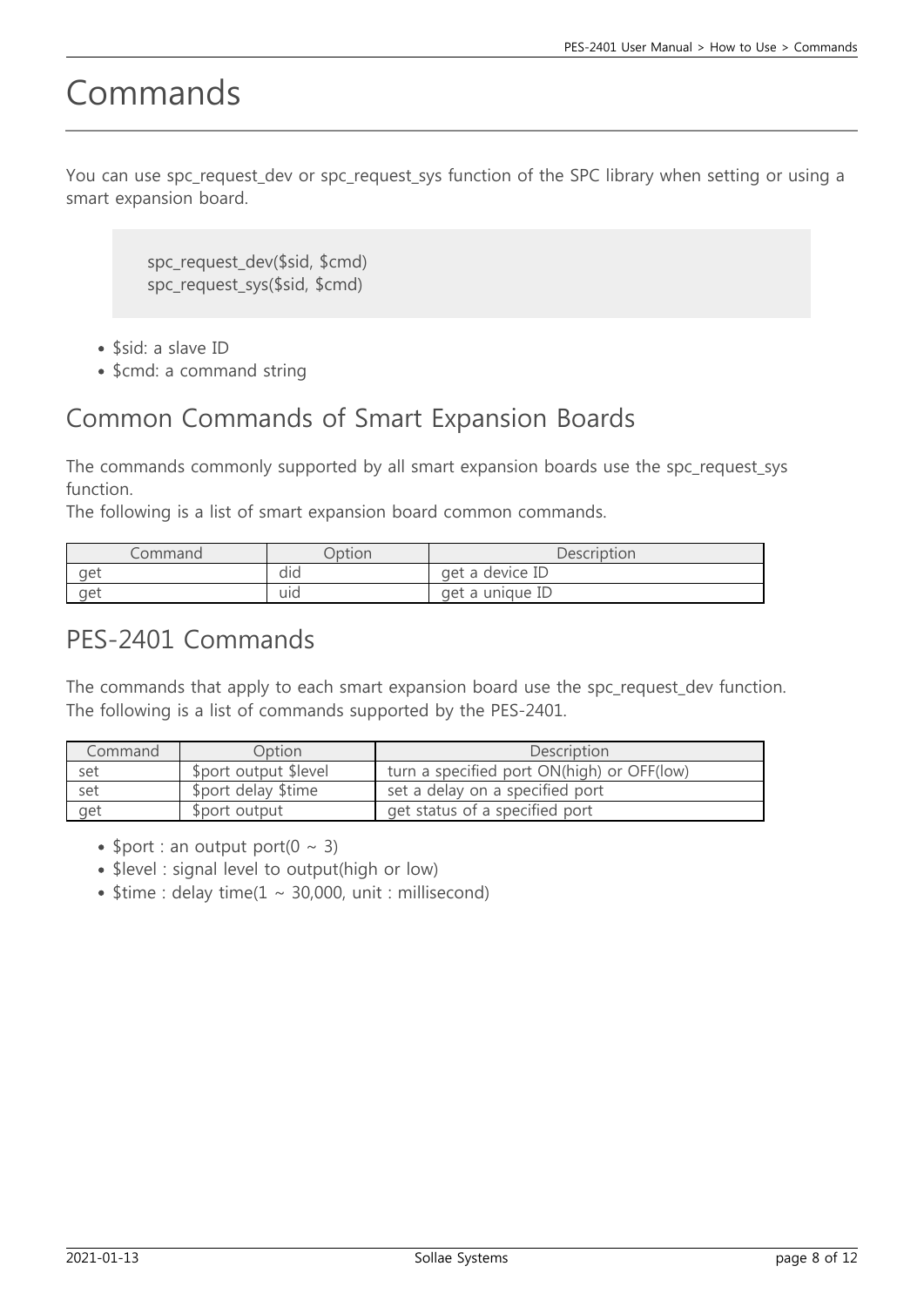# Controlling Output Ports

## Calling spc\_request\_dev function for controlling output ports

spc\_request\_dev(\$sid, \$cmd);

- $\bullet$  \$sid : a slave ID
- \$cmd : a command string

Structure of a command string is as follows:

"set \$port output \$value"

- \$port : an index number of an output port, 4 numbers from 0 to 3 are available
- \$value : "high" to turn it on, "low" to turn it off

### Example

```
<?php
include "/lib/sd_spc.php";
spc_reset();
spc_sync_baud();
$sid = 1;echo "turn all output ports on\r\n";
spc_request_dev($sid, "set 0 output high");
spc_request_dev($sid, "set 1 output high");
spc_request_dev($sid, "set 2 output high");
spc_request_dev($sid, "set 3 output high");
sleep(1);
echo "turn all output ports off\r\n";
spc_request_dev($sid, "set 0 output low");
spc_request_dev($sid, "set 1 output low");
```

```
spc_request_dev($sid, "set 2 output low");
spc request dev($sid, "set 3 output low");
?>
```
#### output

turn all output ports on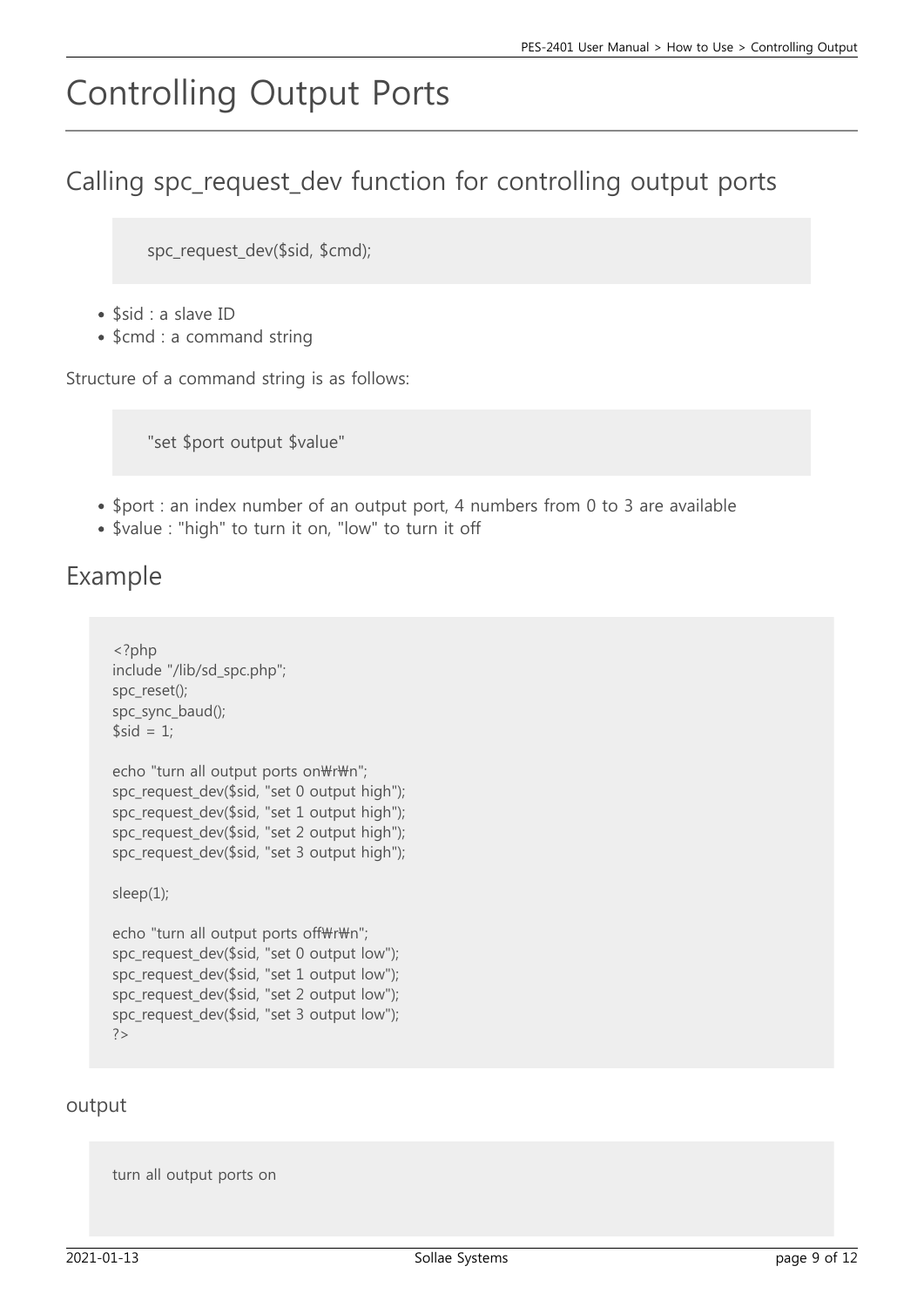turn all output ports off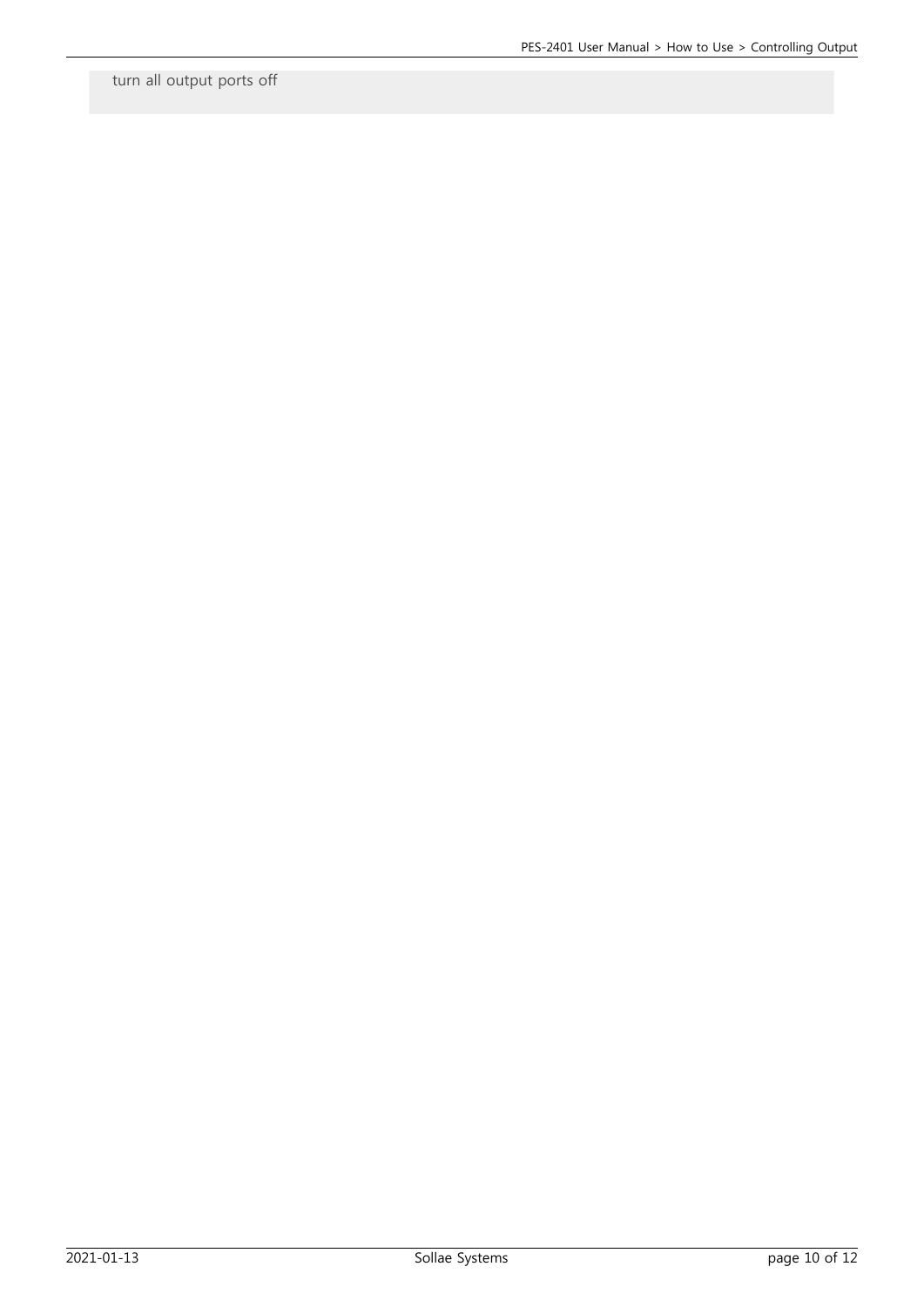# Getting Status of Output

## Calling spc\_request\_dev function for getting status of output ports

spc\_request\_dev(\$sid, \$cmd);

- $\bullet$  \$sid : a slave ID
- \$cmd : a command string

Structure of a command string is as follows:

"get \$port output"

• \$port : an index number of an output port, 4 numbers from 0 to 3 are available

#### Return Value

The normal return value is in string form and is as follows:

| value | description |
|-------|-------------|
|       | OFF         |
|       | ON          |

#### Example

```
<?php
include "/lib/sd_spc.php";
spc_reset();
spc_sync_baud();
$sid = 1;echo "turn all output ports on\r\n";
spc_request_dev($sid, "set 0 output high");
spc_request_dev($sid, "set 1 output high");
spc_request_dev($sid, "set 2 output high");
spc_request_dev($sid, "set 3 output high");
// get status of output ports
echo "Port 0: ", spc_request_dev($sid, "get 0 output"), "\r\n";
echo "Port 1: ", spc_request_dev($sid, "get 1 output"), "\r\n";
echo "Port 2: ", spc_request_dev($sid, "get 2 output"), "\r\n";
echo "Port 3: ", spc_request_dev($sid, "get 3 output"), "\r\n";
sleep(1);
```
echo "turn all output ports off $\#r\$ n";